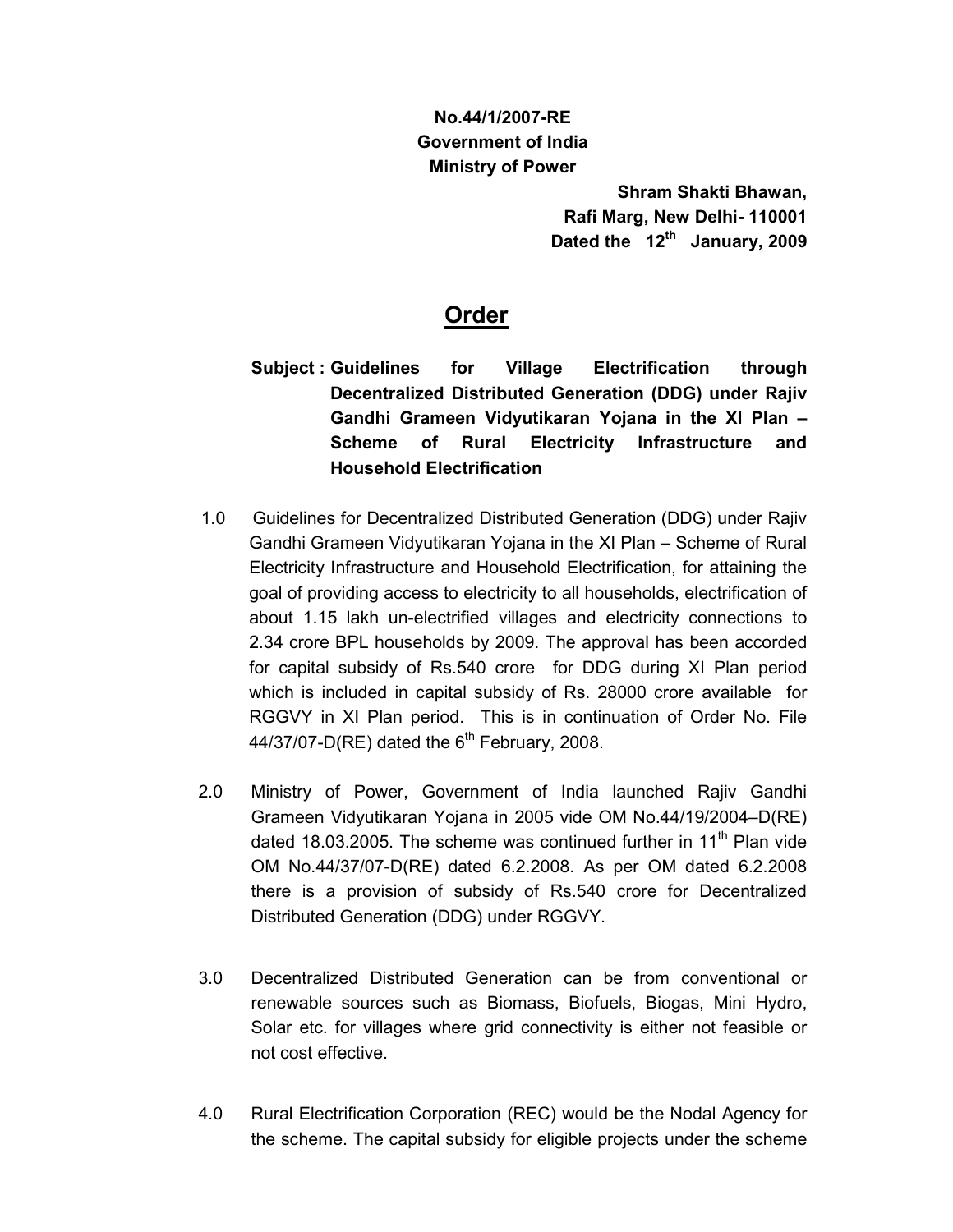would be given through REC. In the event, the projects are not implemented satisfactorily in accordance with the conditionalities of this order, the capital subsidy would be converted into interest bearing loans.

- 5.0 The DDG projects would be owned by State Government. Implementing agencies of the projects shall be either the State Renewable Energy Development Agencies (SREDAs) / departments promoting renewable energy or State Utilities or the identified CPSUs. The State Governments will decide the implementing agency for their respective states.
- 6.0 The projects under the scheme will be subject to Quality Monitoring Mechanism. The details of 3 Tier quality control mechanism is enclosed as **Annexure-1.**

#### 7.0 SERVICE CHARGES /FEES

- i) The state Implementing Agencies and Central Public Sector Undertakings who are paid service charges @ 8% and 9% respectively of the project cost as charges for implementing the scheme and also for meeting additional expenditure on compulsory third party monitoring at the first tier of the quality control mechanism shall concur to pass on the Service Charges (to the extent required) to the Project Developer towards meeting the cost of providing power for a period of 5 years.
	- ii) REC will be given 1% of the project cost as fee for establishing frameworks for implementation, meeting the scheme related expenditure, appraisal and evaluation both at pre-award and post-award stage, monitoring, and complete supervision of the programme from concept to completion of the scheme and for quality control of projects at second tier (REC Quality Monitors) of the Quality Control Mechanism.
	- iii) For supporting activities and quality monitoring at third tier (National Quality Monitors) to be undertaken by Ministry of Power, a provision of 1% of the outlay would be kept. The supporting activities would be in the nature of capacity building, awareness and other administrative and associated expenses, franchisee development and undertaking of pilot studies and projects complementary to the Rural Electrification Scheme.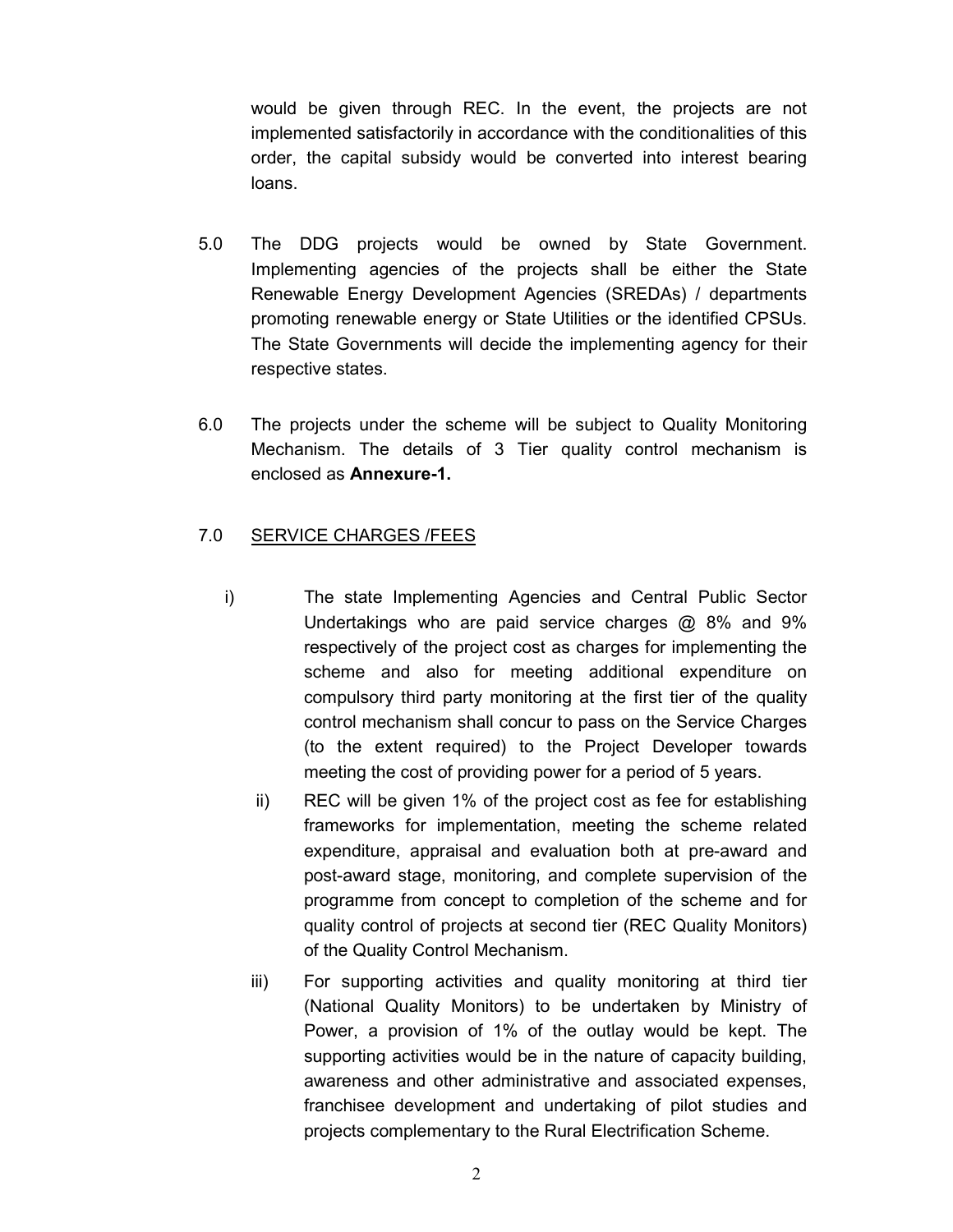# 8.0 MONITORING COMMITTEE

Monitoring Committee constituted by Ministry of Power under the Chairmanship of Secretary (Power), Government of India will sanction the projects, including revised costs estimates, monitor and review the implementation of the scheme in addition to issuing necessary guidelines from time to time for effective implementation of the scheme.

9.0 The Services of Central Public Sector Undertakings (CPSUs) have been offered to the States for assisting them in the execution of Rural Electrification Projects as per their willingness and requirement. With a view to augment the implementation capacities for the programmes, REC has entered into Memorandum of Undertaking (MOUs) with NTPC, Power Grid, NHPC and DVC to make available CPSUs programme management expertise and capabilities to States wishing to use the services. This has been operationalised through a suitable Tripartite/Quadripartite Agreement.

# 10.0 IDENTIFICATION OF VILLAGES / HAMLETS

- 10.1 While implementing the DDG projects it has to be ensured that (i) the effort and investment that goes into setting up of DDGs are utilized for the benefit of the target groups and do not become sunk investment once the village is being connected to the grid and (ii) there is sufficient engagement and support of the local community for this initiative.
- 10.2 For the selection of villages, the following approach should be followed:
- i) The list of villages / hamlets to be electrified through DDG is to be finalized by the State Renewable Energy Development Agency / departments promoting renewable energy in consultation with state utilities and MNRE.
- ii) To the extent possible, the selection of the villages / hamlets is to be carried out in a cluster to take advantage of the clustering effect, wherever applicable. Depending on the proximity of the villages / hamlets, the merit of setting up a local distribution grid covering all these villages / hamlets with a central power plant as against setting up of individual village / hamlet level systems would be evaluated.
- iii) Villages / hamlets that comprise of migratory/floating population may not be considered.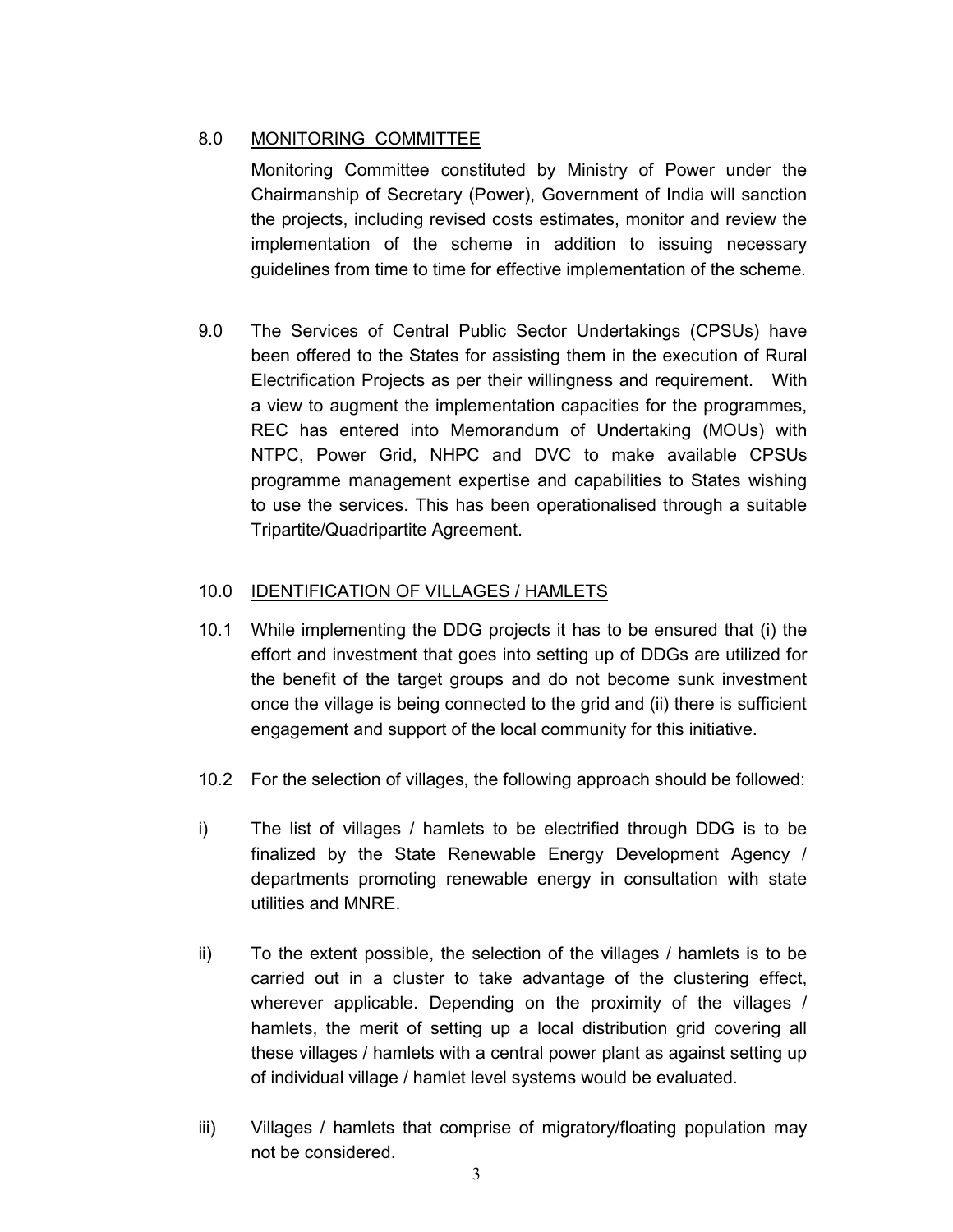- iv) While finalizing the list, the villages / hamlets are to be prioritized and those villages where grid connectivity is not foreseen in next 5 to 7 years must be taken up first for setting up DDG projects.
- v) Villages / hamlets having population of less than 100 shall not be considered under the DDG Scheme and to be taken up by MNRE for implementation. Villages / hamlets that are already being planned to be taken up by MNRE are to be excluded under the DDG scheme.
- vi) Villages / hamlets that have been provided with solar home lighting systems under the Remote Village Electrification program can also be considered under the DDG scheme.
- vii) Infrastructure for these projects is to be established in a manner so that they are grid compatible. This would ensure quick interface when grid power reaches the village and ensure that the investments made today are not sunk when the village is finally connected to the grid.

# 11.0 SELECTION OF TECHNOLOGY

 The DDG projects could be based on either conventional or renewable forms of energy. The choice of technology would depend on the appropriateness of the chosen technology for specific villages / hamlets. Since the DDG projects to be implemented are to be scalable and undertaken within a relatively stiff timeline, options being considered for the proposed guidelines are those that have either reached a stage of commercial maturity or their technical viability is proven under actual field conditions. A list of such options is presented below:

- - Diesel Generating sets powered by biofuels (non-edible vegetable oils like Jatropha, Pongamia etc)
- - Diesel Generating sets powered by producer gas generated through biomass gasification (100 % producer gas engines)<sup>1</sup>
- -Solar Photo Voltaic
- -Small Hydro

 $\overline{a}$ 

 It may be noted that the above list is based on the technologies that are presently being employed and are the preferred options for

 $1$  To be considered only where project design includes dedicated energy plantations to ensure sustainable biomass supply.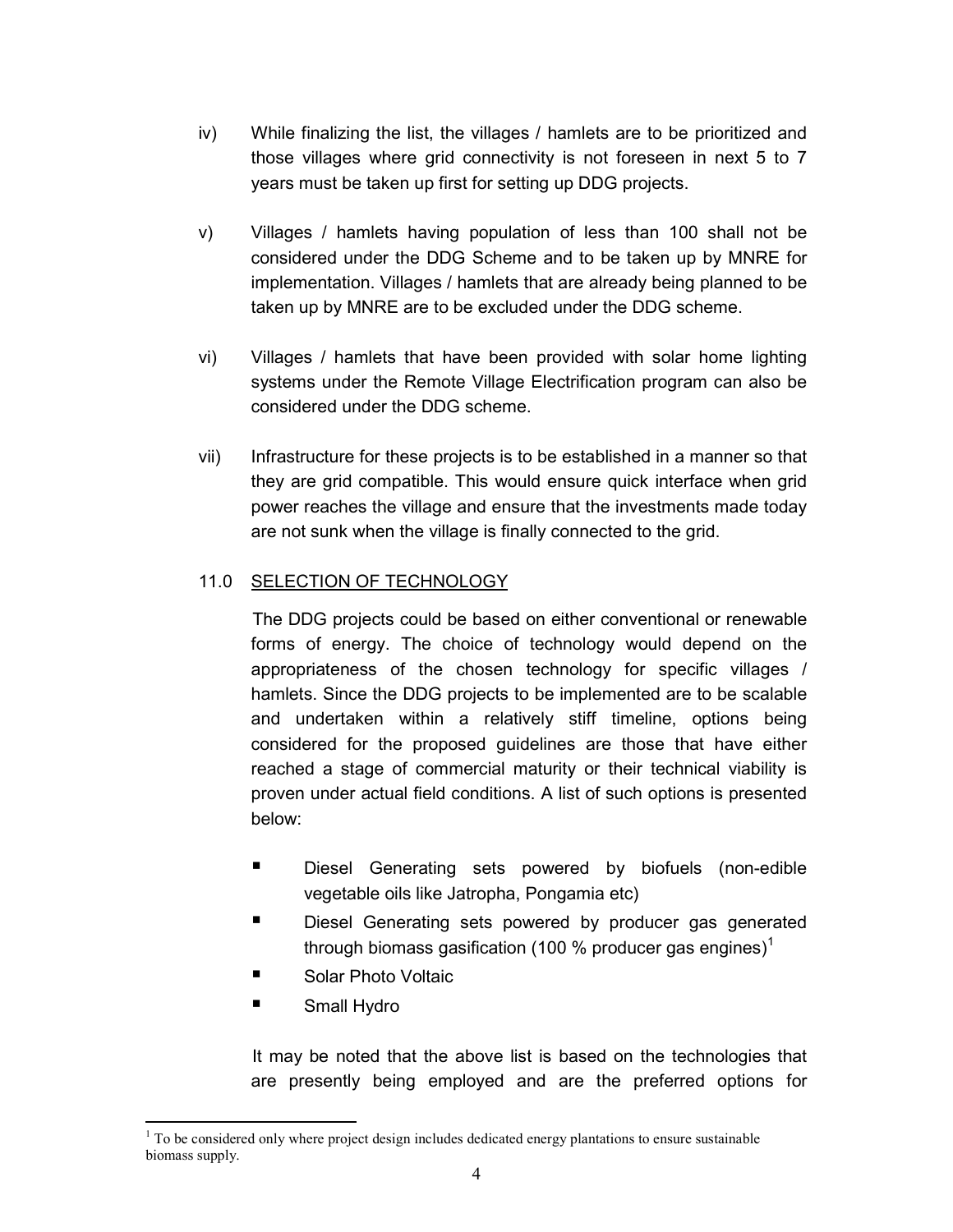decentralized power generation. There could be additional possibilities as listed below, which are not popular now, but may become relevant in future.

- -Diesel Generating sets powered by biogas (from animal waste)
- -Wind hybrid systems
- -Other hybrid options, including any new technology

 Although diesel is the most convenient form of decentralized power generation option, it would be advisable to treat the diesel option as only for standby or under situations where there is temporary disruption in the supply of local renewable energy sources.

 **Annexure-2** provides a technology decision tool that can be taken as a guide while selecting the most appropriate technological choice for any particular village / hamlet. **It is emphasized that this tool is only a suggestive one and the actual choice of technology has to be based on a detailed survey of the village/hamlet.** 

 **Annexure-3** provides a framework which forms the basis of arriving at the technology decision tool.

The preferred technology options and rating thereof are indicative in nature and at the time of sorting of DPRs for approval, details justification will have to be provided for selecting an option.

# 12.0 FINANCING OF PROJECTS AND ADMINISTERING OF FUNDS

- 12.1 The financial assistance for implementing the DDG projects would include the following project cost:
	- a) Capital cost**\*,** comprising of:
		- - All plant equipment & auxiliary systems and accessories required for the power plant operation
		- - All associated civil works. Cost for land, however, has to be borne by the state government
		- - Distribution Network with necessary control equipment. The subsidy applicable to BPL Households under the RGGVY Programme shall also be applicable for DDG Projects. Access to electricity has to be provided for common facilities such as Street light, Schools, Community buildings Panchyat Bhawan etc.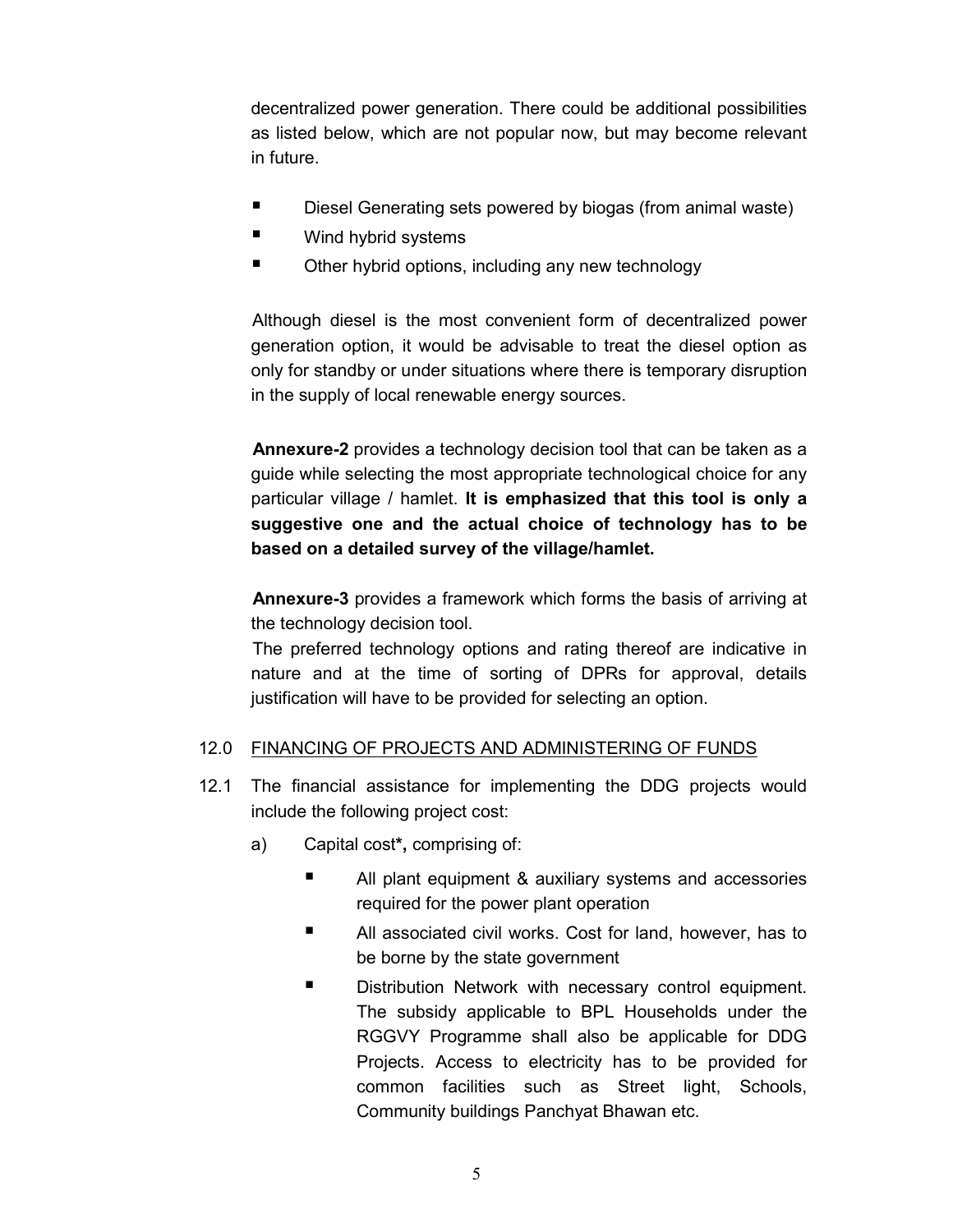- - Initial capital cost for plantation for sustainable supply of bio energy (in case of biomass gasification/bio fuel projects only).
- - Initial capital cost of setting up non-domestic loads as specified by the implementing agency.

**\*** For clarification on items not specifically mentioned here the criteria as applied in Rule 79 of GFR, 2005 published by Government of India be relied upon.

b) Revenue Cost**\*:**

Cost of spare parts for 5 years after commissioning. The cost of consumables and labour will not be included in the capitalized project cost.

- c) Cost of providing power for a period of 5 years from commissioning as identified in DPR after taking into account recovery from village house holds as per the tariff to be decided by the State Utility/SREDA/Implementing Agency, but the same shall not be less than the existing tariff in the neighborhood area and shall be indicated in the bid document for identified load of each household.
- d) Soft Cost comprising of:
	- - Pre-selection of villages, technologies and preparation of DPRs
	- - Cost of social engineering to ensure community engagement
- e) Pattern of payment

90% of the total project cost (capital cost and soft cost) will be provided to the implementing agency as subsidy. The balance 10% can be arranged by the implementing agency at their own or taken as loan from any financial institution or REC. The following payment terms are recommended for the payment of capital cost to the project developer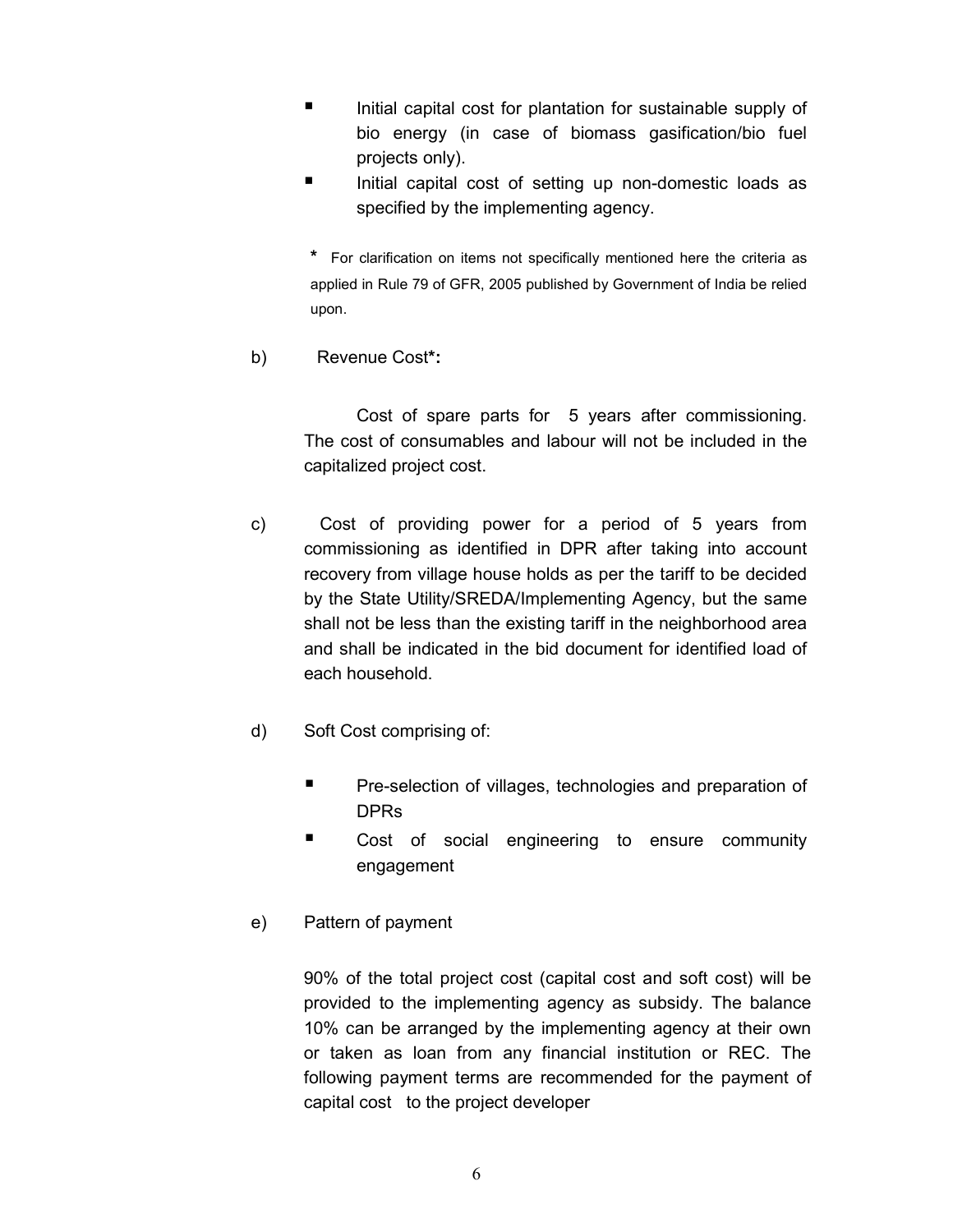- - 70% of the capital cost excluding cost of providing power as stated above till commissioning of the project, linked to project completion milestones.
- - Balance 30% of the capital cost excluding cost of providing power as stated above over the 5 year period (@ 6% per annum)
- - Cost of providing power shall be paid on annual basis after taking into account recovery from village house holds.
- e) Administration of funds

The payment to the project developers, as per the terms outlined above, will be routed through the implementing agencies.

# 13.0 PROJECT APPROVAL AND IMPLEMENTATION PROCEDURE

- 13.1 An Implementation Support Group (ISG) will be created by Ministry of Power to coordinate/supervise the Scheme implementation. The roles and responsibilities of ISG are detailed at **Annexure-4.**
- 13.2 The MoP will identify a panel of consultants to assist ISG/Implementing Agencies/CPSUs in terms of providing technical support, including preselection of technology and preparation of Detailed Project Reports (DPRs).
- 13.3 The implementing agency will finalize the prioritized list of villages/hamlets to be electrified through DDG and get the DPRs made through the panel of consultants.
- 13.4 Implementing Agencies shall submit the DPRs to ISG and identified CPSUs shall submit the DPRs to Implementing Agencies who shall forward DPRs to ISG. ISG will review the DPRs and forward the DPRs to the Monitoring Committee for approval. Indicative list of information to be covered in the DPR is enclosed as **Annexure-5.**
- 13.5 The Monitoring Committee would sanction the projects on merits
- 13.6 Thereafter, implementing agency shall invite open tender on Build, Operate, Maintain & Transfer (BOMT) basis and place award. Award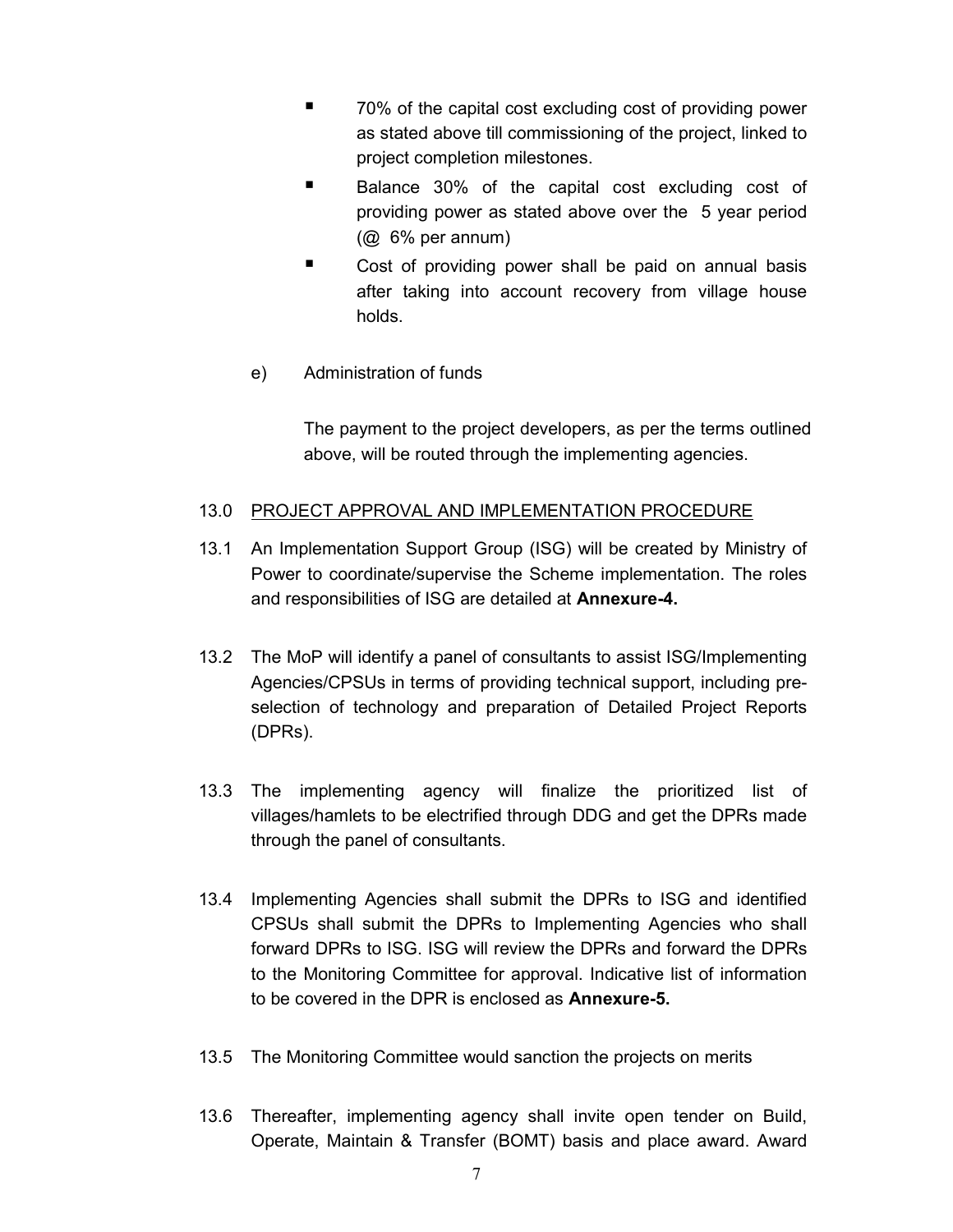cost should not be more than 10% of the sanctioned cost. In case award cost is more than 10% of the sanctioned cost, the same shall require prior approval of Monitoring Committee.

13.7 The flow chart of the approval process is enclosed as **Annexure-6.**

#### 14.0 INSTITUTIONAL FRAMEWORK AND FACILITATION SUPPORT

- 14.1 Implementing Agencies shall:
	- i) Assist in land acquisition and execution of the Scheme
	- ii) Help Project Developers in community mobilization and in creating awareness about DDGs and on the efficient and safe use of equipments.

#### 15.0ELIGIBLE PROJECT DEVELOPERS

Eligible Project developers shall be:

State agencies, technology suppliers, Corporate houses, Equipment Manufacturers and Contractors, Self Help Groups, Users Associations, individuals, Registered Societies, Cooperatives, Panchayats, Local bodies, their Consortiums / SPVs / JVs etc are all eligible to apply.

#### 16.0 PROJECT APPRAISAL COMPONENTS

- 16.1 Selection of Project developer
	- i) The Project Developer shall implement the project on Build, Operate, Maintain & Transfer (BOMT) basis for a period of 5 years. The plant will be handed over to the State Government in working condition after 5 years. All the replaced parts will be handed over to the State Government.
	- ii) Consultant while preparing DPR, shall estimate the capacity of the project and shall also estimate the electricity load and energy required to be generated for five years from the date of commissioning. While computing the load, provision of 2 light points (11/18 W each) and one socket (40 W) may be considered for each household.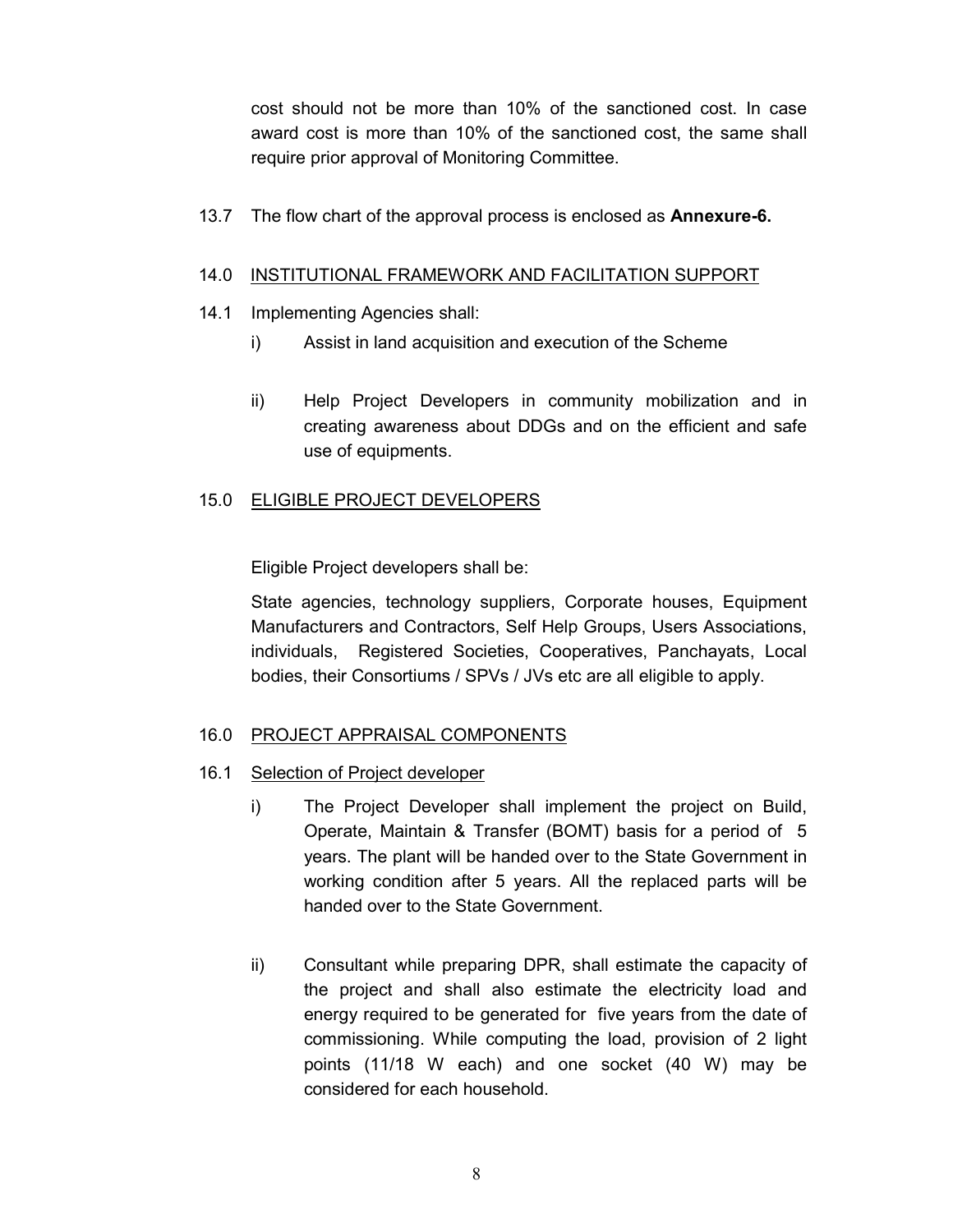- iii) Project Developer shall be responsible for collecting the tariff from villagers.
- iv) Selection of the Project developer shall be on the basis of tenders which will be called by the Implementing agencies in two parts, one part covering capital cost (as per 12.1 (a) above) and another covering cost of providing power for five years (as per 12.1 (b) above). The reimbursement of gap between operation and maintenance cost and revenue recovery to the project developer (after adjusting the collected tariff) will be paid out of service charges of the Implementing Agencies (@ 8% for State Governments & 9% for CPSUs). The second part bid can not exceed the service charges mentioned above. Only those state governments which undertake to provide the service charges to the project developer will be eligible for taking up the DDG Projects. The tenders will be evaluated jointly for both the parts i.e. for the First part and the Second part taken together for 5 years. A tripartite agreement will be signed between SREDA/State Utility/State Energy Deptt. and REC on behalf of the Ministry of Power and the Project Developer for agreeing to the commitments and conditions of RGGVY-DDG sub component. This tripartite agreement will be approved by Ministry of Power. As part of agreement (a) the project developer will be authorized to collect tariff in project area and (b) the state government will agree to reimburse the gap between O&M expenditure and revenue income from out of the service charges of implementing agencies to the project developer.

#### 16.2 Other components

- i) The selected project developer shall give 10% Contract Performance Guarantee in the form of Bank Guarantee of the total project cost as per 12.1 (a) valid for a period of 2 years which is to be renewed till 5years plus 6 months from date of commissioning..
- ii) The successful developer shall be responsible for supplying the required quantum of power for 6-8 hours of electricity per day at the identified timings as per the contract, at least for 25 days in a month, failing which, the developer shall pay Liquidated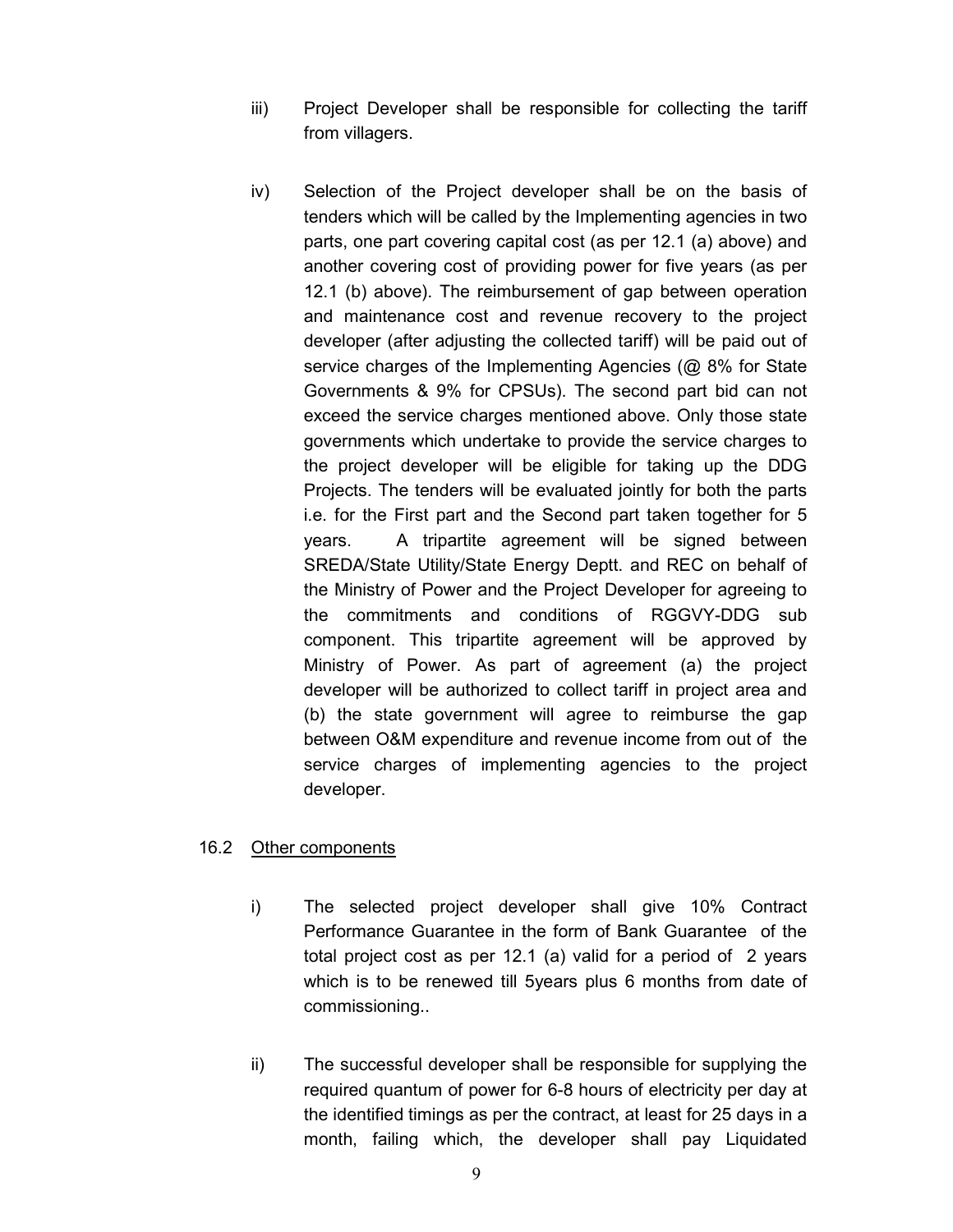Damages (LD) at the rate of the 10% of the charges for the short supplied power. This amount may be deducted from the yearly payments to the project developer.

- iii) The project developer is responsible for providing training / capacity building to villagers for running the power plant.
- iv) After 5 years, Implementing Agencies will have the option to take over the project or handover the project to the same agency or any other agency as approved by the State Government for running the project, either on negotiated rate basis or limited or open tender basis.
- v) If grid power reaches the village before 5 years then the power produced from the DDG project can be exported to the grid and imported from the grid, as and when required.
- vi) The Project Developer's will be permitted to mobilize additional support/funds from other sources for implementing the DDG projects.
- vii) For sustainability of DDG projects, it is important to go beyond lighting and Consultants preparing DPRs shall also include some non-domestic / productive work that would help in the overall development of these villages.
- viii) For DDG projects, a flat rate in terms of money to be paid / light point / month is a more practical way of setting the tariff than the classical sale of electricity/kWh. The concerned Implementing Agency will issue guidelines for electricity charges to the project developers.

# 17.0 MONITORING AND EVALUATION

- i) It should be ensured that all the benefits intended by the project are rigorously monitored and a monthly report is submitted by the Implementing Agency to REC and MoP indicating the financial and physical progress of the project.
- ii) The Implementing Agency shall also ensure proper utilization of the funds.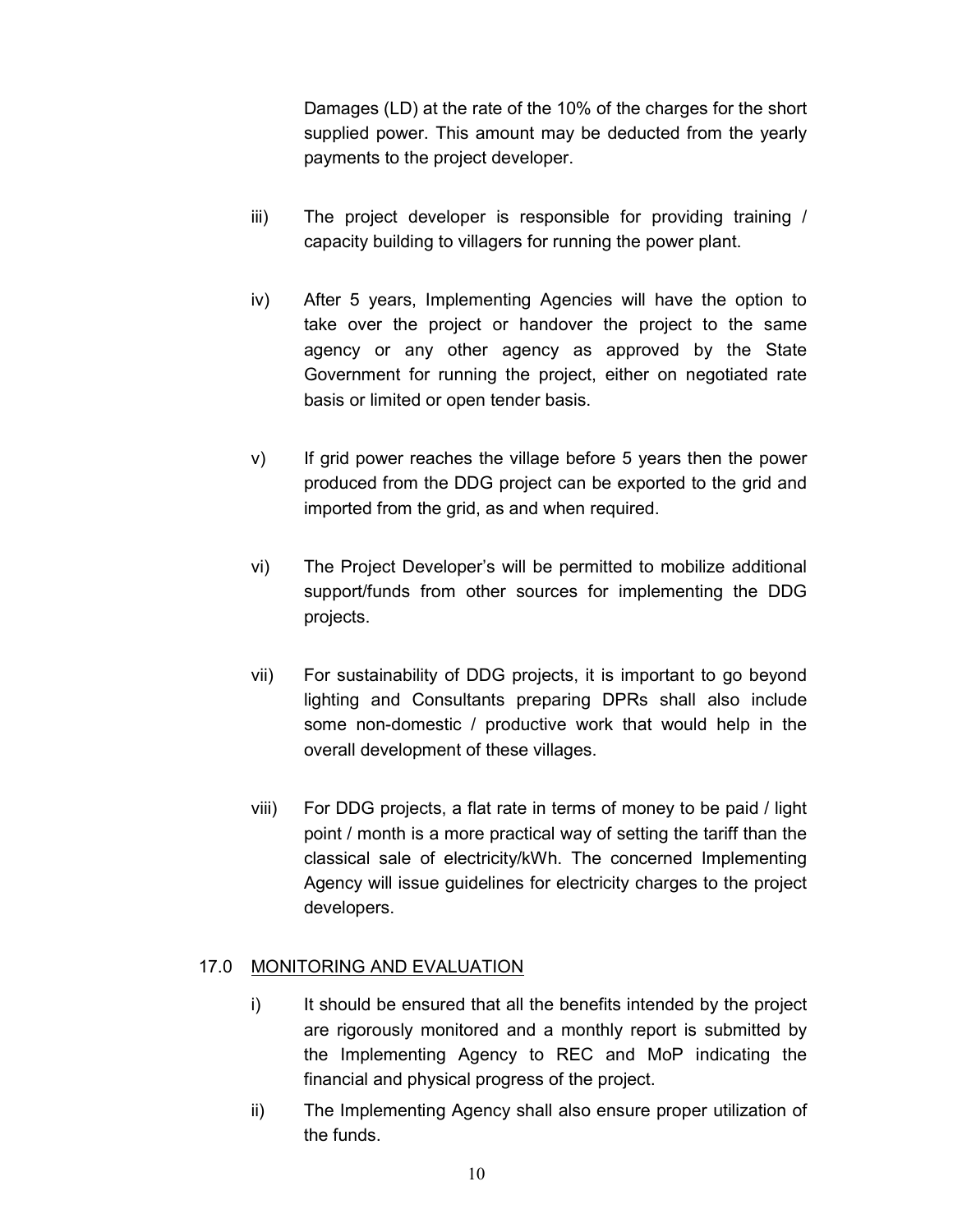#### 18.0 EARNING CARBON CREDITS FROM DDG PROJECTS

There are possibilities of earning carbon credits through the Clean Development Mechanism (CDM) route for renewable energy based DDG projects. These projects are eligible under both the regulatory and the voluntary markets.

Since the volume of Certified Emission Reductions (CERs) on a single village basis is low, It would be advisable to bundle several such projects and Implementing Agencies shall endeavor to obtain such benefits for further community benefit programmes.

- 19.0 Notwithstanding any thing mentioned in the guidelines some projects can be taken up for Implementation by CPSUs as per the recommendation of Implementing Supporting Group (ISG) & the Monitoring Committee after proper scrutiny.
- 20.0 The expenditure involved on above scheme would be debitable to the following Head under Grant No.72 – Ministry of Power for the year 2007-08 and corresponding head of account for the subsequent years:-

| 2801 Power (Major Head)                                           |
|-------------------------------------------------------------------|
| 06 – Rural Electrification (Sub-Major Head)                       |
| 06.800 – Other Expenditure (Minor Head)                           |
| 03 - Rural Electrification Corporation - for Rajiv Gandhi Grameen |
| Vidyutikaran Yojana                                               |
| $03.00.33 - Subsidies$                                            |

21.0 This has been approved by Monitoring Committee on RGGVY in its meeting held on 23/12/2008.

> (Devender Singh) Joint Secretary to the Government of India

To

- 1. Chief Secretaries of all States.
- 2. Secretary (Power/Energy) of all States
- 3. Chairman of all State Utilities
- 4. Chairman & Managing Director, REC, SCOPE Complex, New Delhi.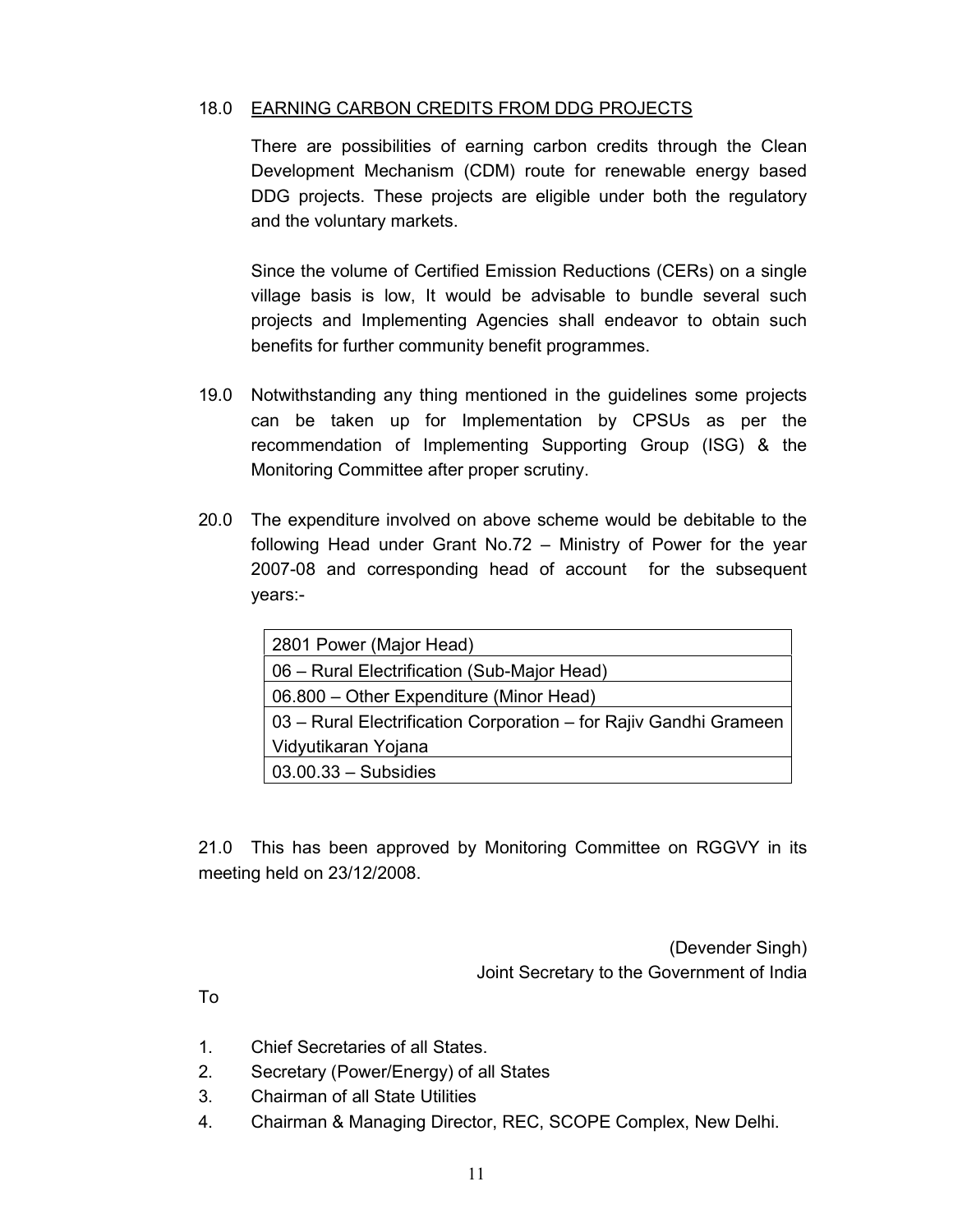Copy to:

- 1. Prime Minister's Office, South Block, New Delhi.
- 2. Cabinet Secretary, Cabinet Secretariat, Rastrapati Bhawan, New Delhi.
- 3. Ministry of Finance , Department of Expenditure (Plan Finance), New Delhi.
- 4. Chairman, Central Electricity authority, R.K. Puram, New Delhi.
- 5. Secretary Planning Commission, New Delhi.
- 6. Secretary, Ministry of Non-conventional Energy Sources, New Delhi.
- 7. Secretary, Ministry of Rural Development, Krishi Bhawan, New Delhi.
- 8. Secretary, Department of Panchayati Raj, New Delhi.
- 9. Secretary, Ministry of Programme Implementation, New Delhi.
- 10. Department of Development of North Eastern Region, New Delhi.
- 11. CMDs of NHPC, NTPC, POWERGRID, DVC.
- 12. PPS to Secretary (P)/Sr PPS to AS(AK),/PPS to AS(GBP).
- 13. All JSs/All Directors/DS in the Ministry of Power.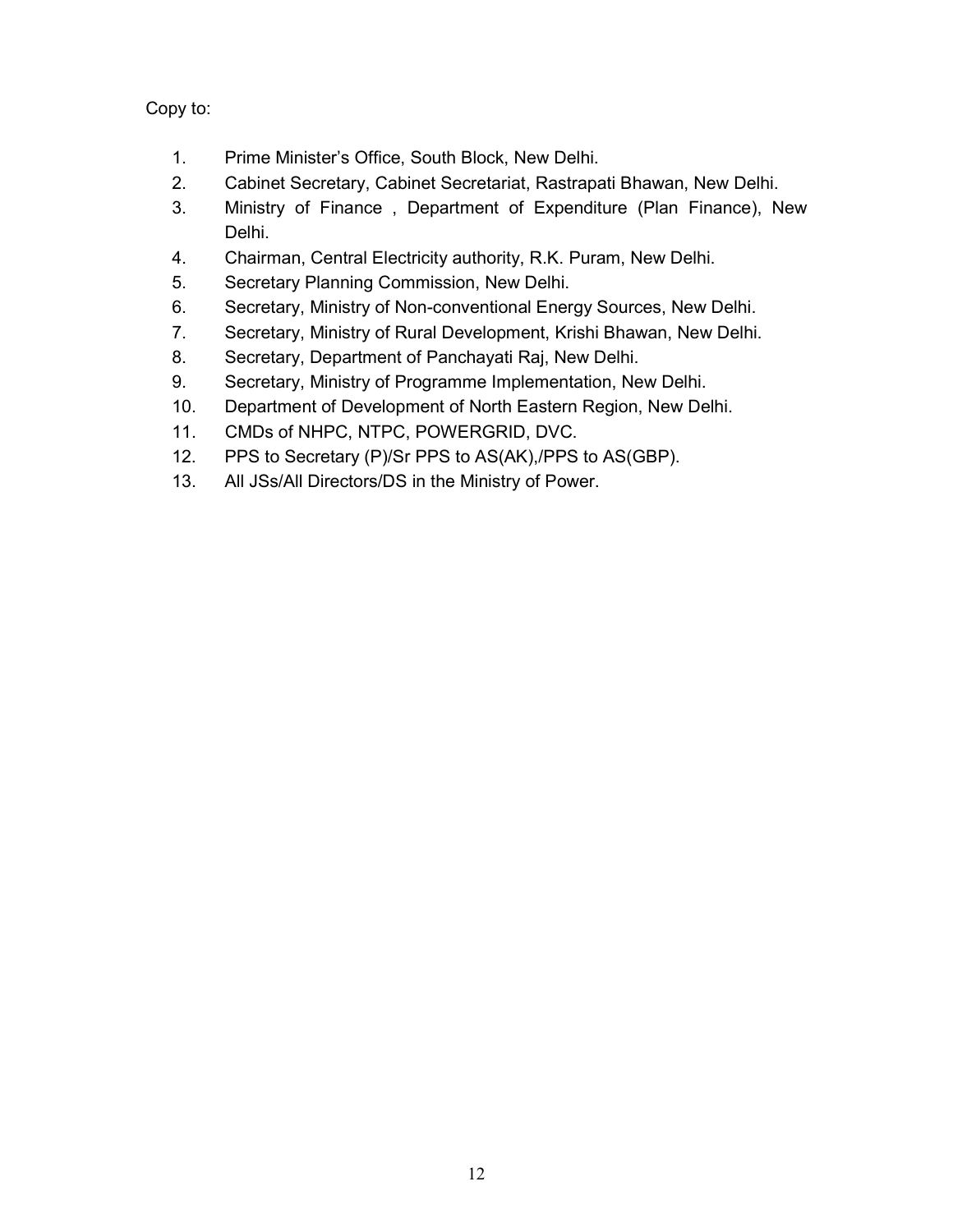# **A THREE TIER QUALITY CONTROL MECHANISM UNDER RGGVY**

#### **A. (a) First Tier**

Project implementing agency (PIA) would be responsible for the first tier of the Quality Control Structure. Further PIA will engage third party inspection agency, whose responsibility will be to ensure that all the materials to be utilized and the workmanship conform to the prescribed specifications. It will be synchronized with phased release of funds under RGGVY and inspection and proof of corrective action will be mandatory requirement for release of funds. This inspection will cover approx. 50% villages on random sample basis for each project.

#### **(b) Second Tier**

Rural Electrification Corporation will get the inspection done of the works/materials from its non-field staff and by outsourcing it. REC may outsource it to retired employees of State Electricity Boards/State Utilities/ CPSUs. All such reports should be organized and analyzed by REC through the project implementation. These individuals would be designated as REC Quality Monitors (RQM).

The inspection will cover quality checks at pre-shipment stage at the vendors' outlet of major materials and 10% villages on random sample basis.

#### **(c) Third Tier**

- 1. Independent Evaluators (Individuals /Agency) will be engaged by the Ministry of Power for evaluation, at random, of supply and erection under the programme. These persons would be designated as National Quality Monitors (NQM). It will be the responsibility of the state to facilitate the inspection of works by the NQM, who shall be given free access to all administrative, technical and financial records. Evaluation will cover 1% villages. They shall also report on the general functioning of the Quality Control mechanism in the District.
- 2. The Monitors shall submit their report to the Ministry. The reports of the NQMs will be sent by REC to the RQM for appropriate action within a period to be specified. In case quality check by RQM or NQM reveals 'unsatisfactory' work, the implementing agency shall ensure that the contractor replace the material or rectifies the workmanship (as the case may be) within the time period stipulated. In respect of NQM Reports, the REC Quality Coordinator shall, each month, report on the action taken on each of the pending Reports. All works rated 'unsatisfactory' shall be re-inspected by RQM or NQM after a rectification report has been received from the REC Quality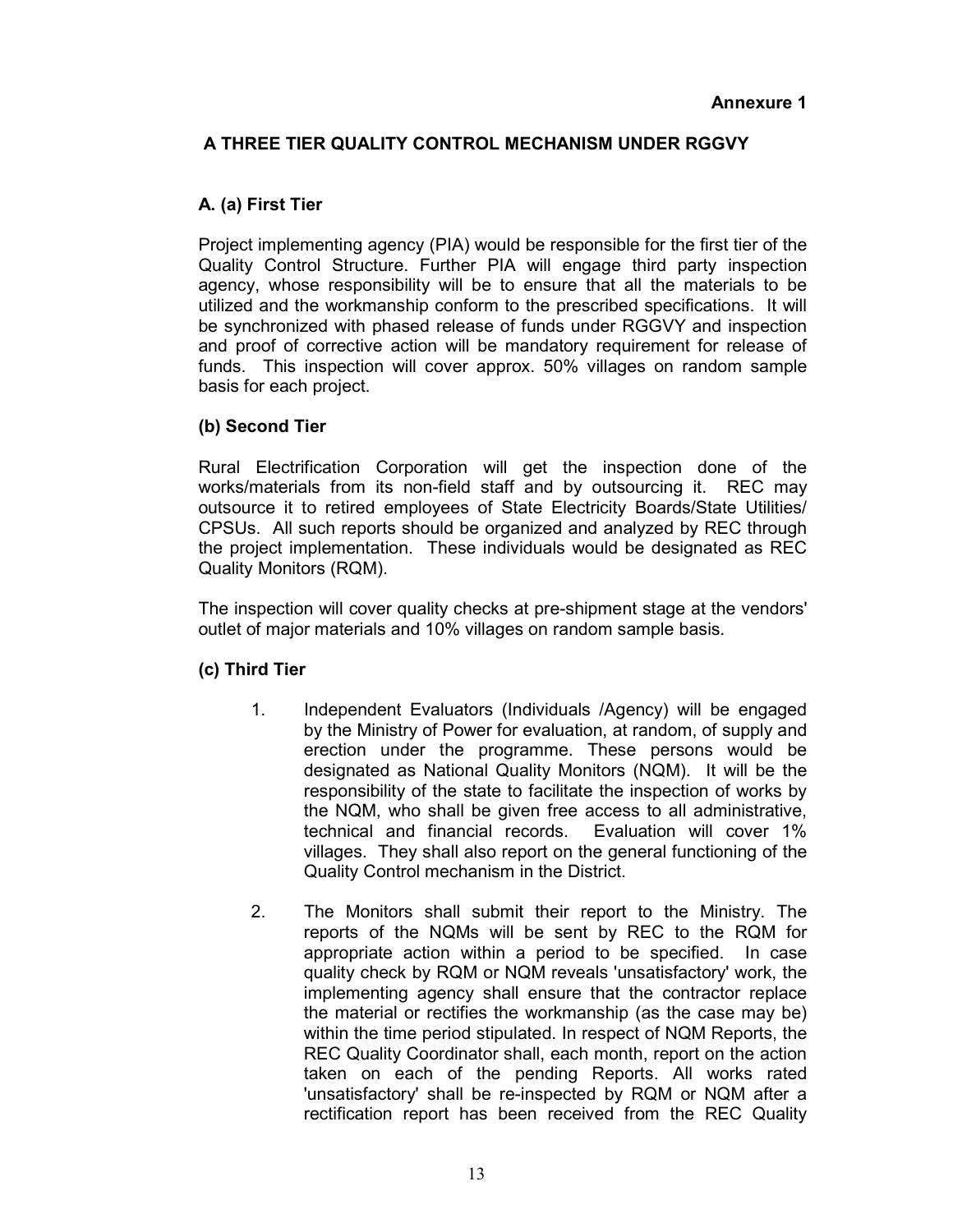Coordinator. REC will designate an Executive Director as incharge of the Monitoring system.

- 3. Recurrent adverse reports about quality of works in a given District / State might entail suspension of the Programme in that area till the underlying causes of defective work have been addressed.
- 4. The REC Quality Coordinator / Third party inspection unit shall be the authority to receive and inquire into complaints / representations in respect of quality of works and they would be responsible for sending a reply after proper investigation to the complainant within 30 days. The REC for this purpose, shall ensure the following:-
- (i) The name, address and other details of the REC Quality Coordinator / third party inspection unit will be given adequate publicity in the State (including tender notices, websites, etc.) as the authority empowered to receive complaints.
- (ii) All complaints shall be acknowledged on receipt (giving registration no.) and likely date of reply shall be indicated. On receipt of the report, the complainant shall be informed of the outcome and the action taken / proposed.
- (iii) Complaints received through the Ministry of Power, REC will normally be sent to the REC Quality Coordinator for enquiry and necessary action. In case report from an RQM is desired, this shall be furnished within the time specified. In case an adequate response is not received within the stated time schedule, the REC may depute an NQM and further processing will be done only on the basis of NQM report.
- (iv) The RQC shall make a monthly report to the REC (in a prescribed format) and the status of action on complaints shall be discussed in the District Committees.
- (v) REC could develop a web site for complaints, inspection and rectification.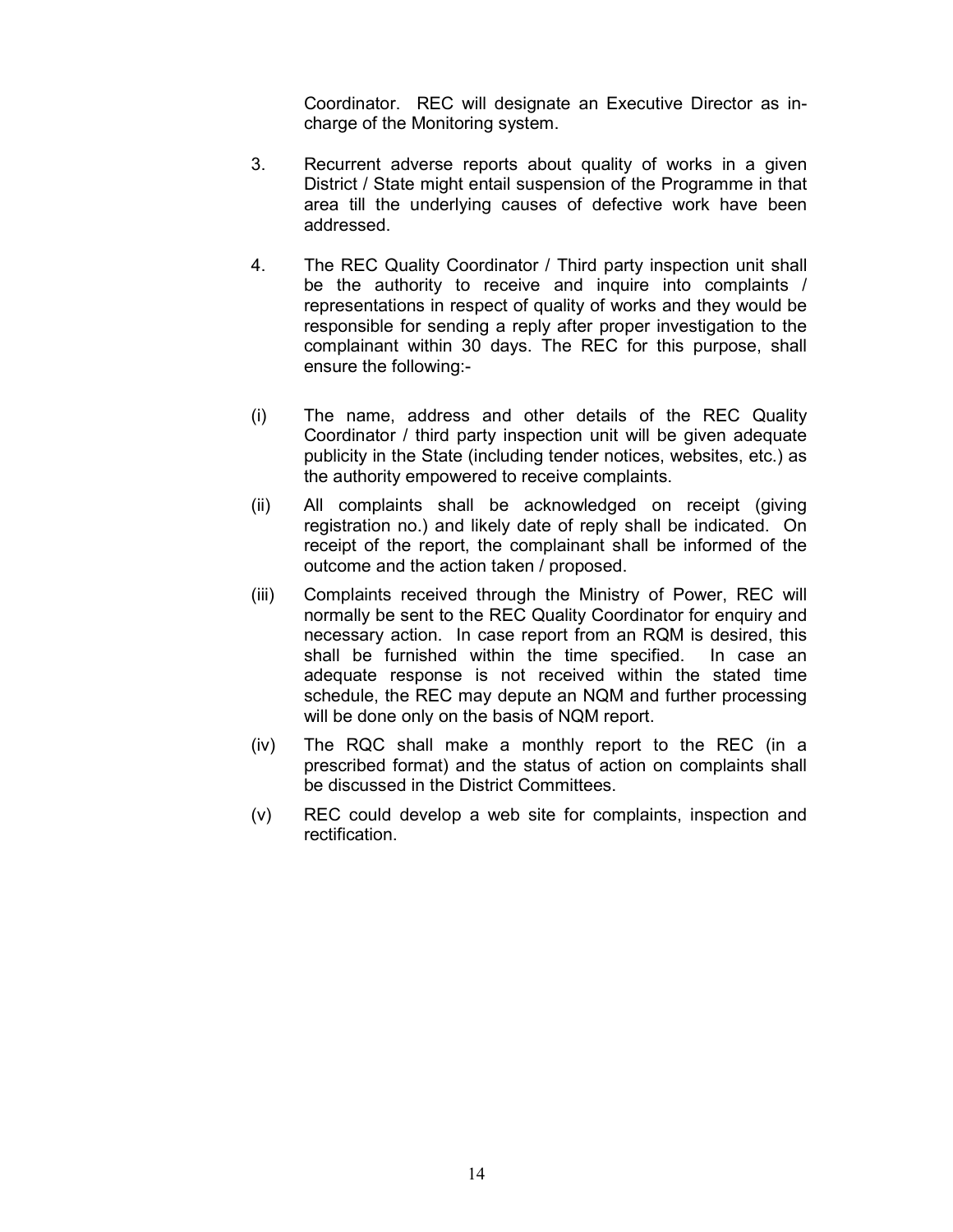#### **Annexure 2**

**TECHNOLOGY DECISION TOOL** (Conventional DG sets will be an option in most cases)

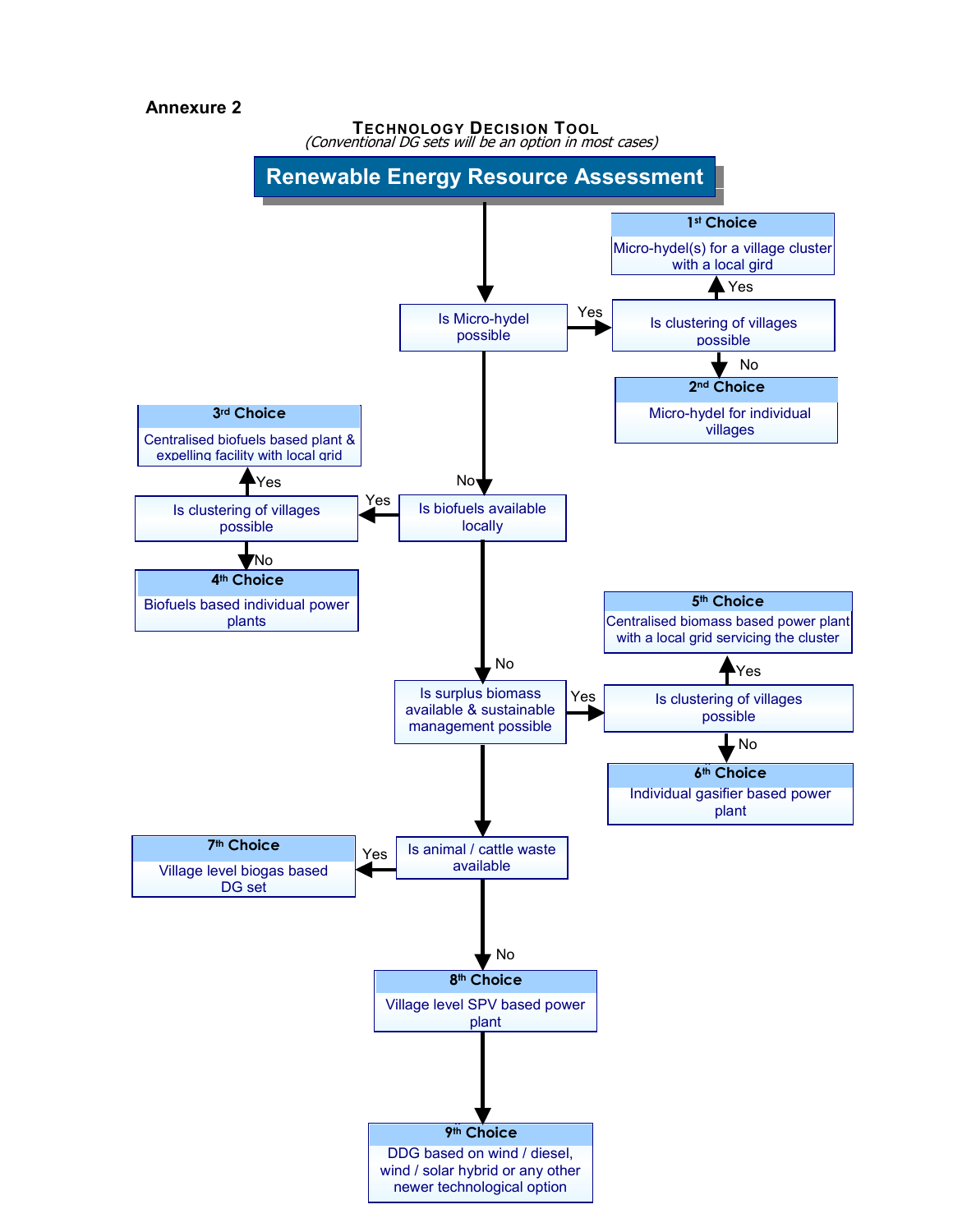#### **Annexure 3**

|                            | Score (in a scale of 1 to 5, please refer to the footnote for the scoring criteria) |              |                                                    |               |                      |                            |                                |                         |         |
|----------------------------|-------------------------------------------------------------------------------------|--------------|----------------------------------------------------|---------------|----------------------|----------------------------|--------------------------------|-------------------------|---------|
| <b>Option</b>              | <b>Capital cost</b><br>(Rs. / kW)                                                   |              | <b>Generation cost</b><br>(Rs. / kWh) <sup>2</sup> |               | <b>Environmental</b> | Local $4$<br>manageability | <b>Enhancing</b><br>Livelihood | <b>Overall</b><br>score | Ranking |
|                            | <b>Rs/kW</b>                                                                        | <b>Score</b> | <b>Rs/kWh</b>                                      | <b>Score</b>  | impact $3$           | & ease of<br>operation     | opportunities                  |                         |         |
| Biomass gasifier / DG sets | ~178,000                                                                            | 3            | 2.25                                               | 4             | 2                    |                            | 4                              | 15                      |         |
| <b>SPV</b>                 | $\sim$ 3,00,000                                                                     |              | 14.5                                               |               | 4                    | ົ                          |                                | 9                       | 5       |
| Biogas DG sets             | ~85,000                                                                             | 3            | 0.75                                               | 5             |                      |                            | 3                              | 15                      |         |
| <b>Biofuels DG sets</b>    | ~20,000                                                                             | 5            | 10.75                                              | $\mathcal{P}$ |                      |                            |                                | 18                      |         |
| Micro-hydel                | $~1$ 60,000                                                                         | 4            | 0.25                                               | 5             | 5                    |                            | 3                              | 20                      |         |

### **Framework for ranking various renewable energy based DDG options**

**Note: Although the overall score for the biomass gasifier and biogas options are same, gasifier based systems are given a higher ranking as they are fairly established as a DDG technology, and at the present point of time, is a preferred option compared to biogas based engines. The above**  scoring matrix excludes options like wind/solar, wind/diesel hybrids or any other newer options as DDG systems based on such technologies are **presently not operational, and there are no basis for comparing the effectiveness of such systems against the options listed above.** 

| 1 Capital cost is the cost of   | 2 Generation cost is the operation and       | <b>3</b> Environmental impacts                       | 4 Local manageability      | 5 Enhancing livelihood opportunity    |  |  |
|---------------------------------|----------------------------------------------|------------------------------------------------------|----------------------------|---------------------------------------|--|--|
| power generating unit.          | maintenance cost of unit power generation.   | refers to the ability of<br>include local as well as |                            | refers to the ability of a particular |  |  |
| Scoring as per the following    | For SPV systems, it refers to the cost of    | global air pollution,                                | maintaining / managing     | technology to promote productive      |  |  |
| guidelines:                     | replacement of battery bank every 4 years.   | afforestation / deforestation                        | the equipment / systems    | work as well as local employment      |  |  |
|                                 | For biofuels based plants, the cost of       | impacts, solid as well as                            | in remote places and their | generation. Scoring as per the        |  |  |
| $<$ Rs 25.000<br>$-5$           | generation would be Rs 9.45/kWh if the sale  | liquid waste generation etc.                         | serviceability. Scoring as | following guidelines:                 |  |  |
| Rs 25,000 - Rs 75,000<br>- 4    | of press cake is also accounted for. Scoring | Scoring as per the following                         | per the following          |                                       |  |  |
| Rs 75,000 - Rs 100,000<br>- 3   | as per the following guidelines:             | guidelines:                                          | guidelines:                | Maximum livelihood opportunity $-5$   |  |  |
| Rs $100,000 -$ Rs $150,000 - 2$ | $\le$ Rs 1.5<br>— 5                          |                                                      |                            | Least livelihood opportunity          |  |  |
| $>$ Rs 200.000<br>$-1$          | $Rs 1.5 - Rs 5$<br>$-4$                      | Least polluting $-5$                                 | Most robust system $-5$    |                                       |  |  |
|                                 | $Rs 5 - Rs 7.5$<br>$-3$                      | Most polluting $-1$                                  | Least robust system $-1$   |                                       |  |  |
|                                 | Rs 7.5 – Rs 12.5<br>$-2$                     |                                                      |                            |                                       |  |  |
|                                 | > Rs 12.5<br>-                               |                                                      |                            |                                       |  |  |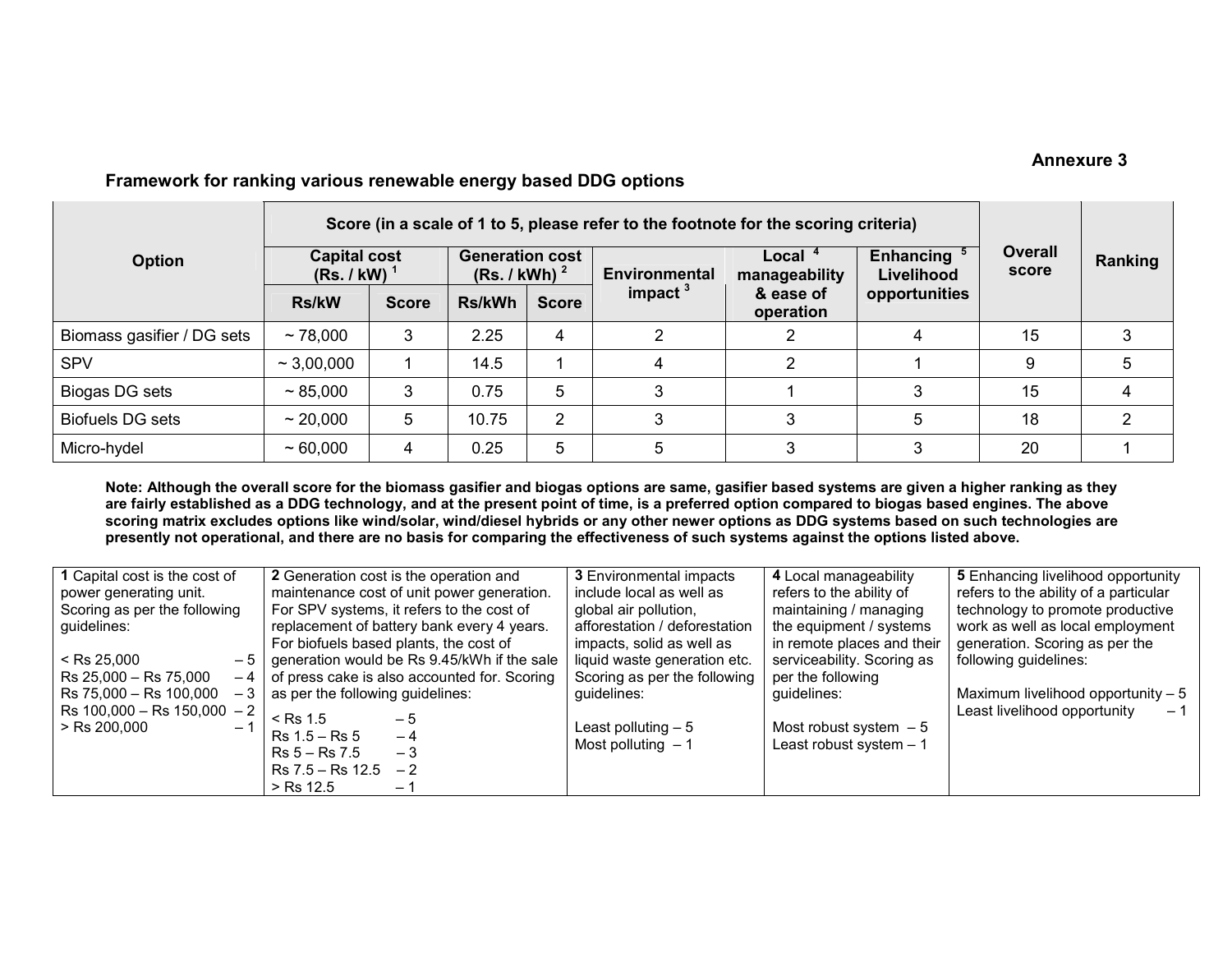# **ROLES AND RESPONSIBILITIES OF IMPLEMENTATION SUPPORT GROUP**

#### **(ISG)**

Support to funding agency and single window to project developers for all data / information support.

- 1. Identification of villages/ target project areas
- 2. Evolve guidelines and checklist for formulation of Feasibility Reports & Detailed Project Reports.
	- Contents of the Reports
	- Compliance to appraisal parameters.
	- Listing of clearances and requirements at each stage.
- 3. Evolve Guidelines and parameters for Project developers for
	- Project implementation support.
	- Project monitoring
	- Quality assurance
	- Capacity building
	- Project closure
	- Operation stage support
- 4. Support to REC
	- Techno Commercial appraisal.
	- Project monitoring
	- MIS support on scheme implementation.
	- Evolve guidelines and procedures for all steps in project implementation and operation.
	- Set quality benchmark parameters.
	- Provide monitoring benchmarks and check milestones.
- 5. Formulate detailed guidelines and check list for
	- Detailed Project Report acceptance (for Project approval)

The steps and interfaces between ISG/ REC and Implementing Agency will be detailed through procedural guidelines.

- 6. Conduct Grant utilization audit
- 7. Maintain data repository on all aspects and deliverables of Scheme implementation.
- 8. Single Window to all Stakeholders
	- Data/ Information support.
	- Capacity building and awareness about new techniques and technologies.<br>- Target Project areas identification
	- Target Project areas identification.
- 9. Formulate guidelines for funding of application projects based upon New technologies.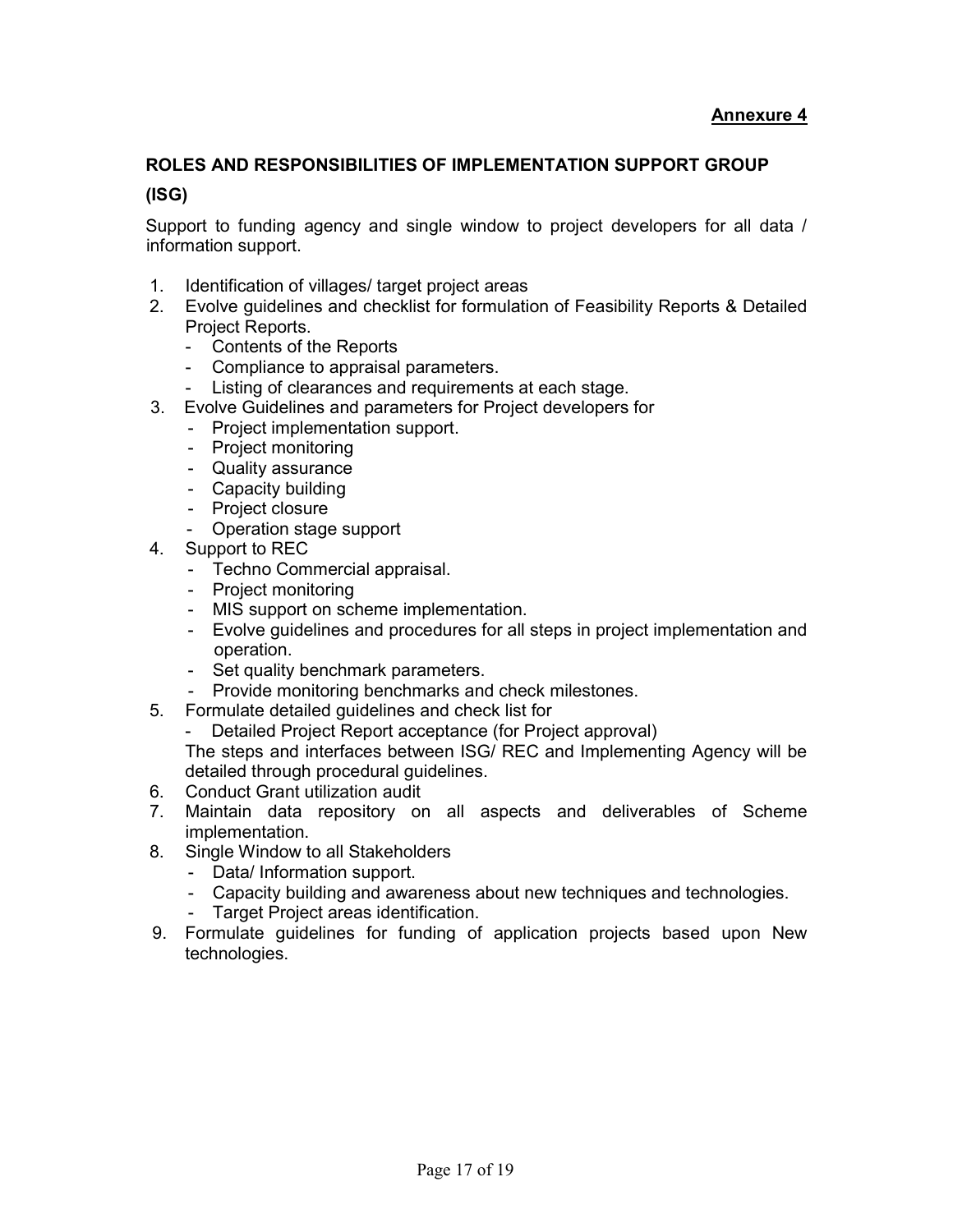#### **Annexure 5**

# **Information to be covered in Detailed Project Report (The following is an indicative list)**

- Name of Gram Panchayat, Block & District
- No. of Villages under Gram Panchayat
- Name of Village / hamlet selected for the Project
- Village census code
- **•** Distance from nearest road-head
- Distance from the grid
- **Total population of the village / hamlet**
- Number of households
- Number of Hamlets / Dalit Bastis in Village
- Number of BPL Households
- Type of social structure
- Community buildings school, public health centre, panchayat ghar, etc.
- Main occupation, indicating cash crops
- Resource availability water stream, type of biomass, local fuel wood / oil-seed bearing species, if any
- Availability of fallow land / waste land / uncultivated land etc.
- **E** Indicative Estimate of Energy Demand
	- → Household –lighting, other
	- $\rightarrow$  Community services, including streetlights
	- ← Irrigation/Agriculture Operations
	- -Commercial
- **Existing pattern of energy / fuel use and average monthly expenditure per** household
- Existing renewable energy devices in the village, if any
- Technology package proposed to be deployed
- Indicative capacity of the energy systems
- **•** Role of local community in planning, implementation and management, including revenue management
- Details of any local NGO already associated with the village / hamlet
- Any other village / hamlet in the vicinity of this village that is un-electrified